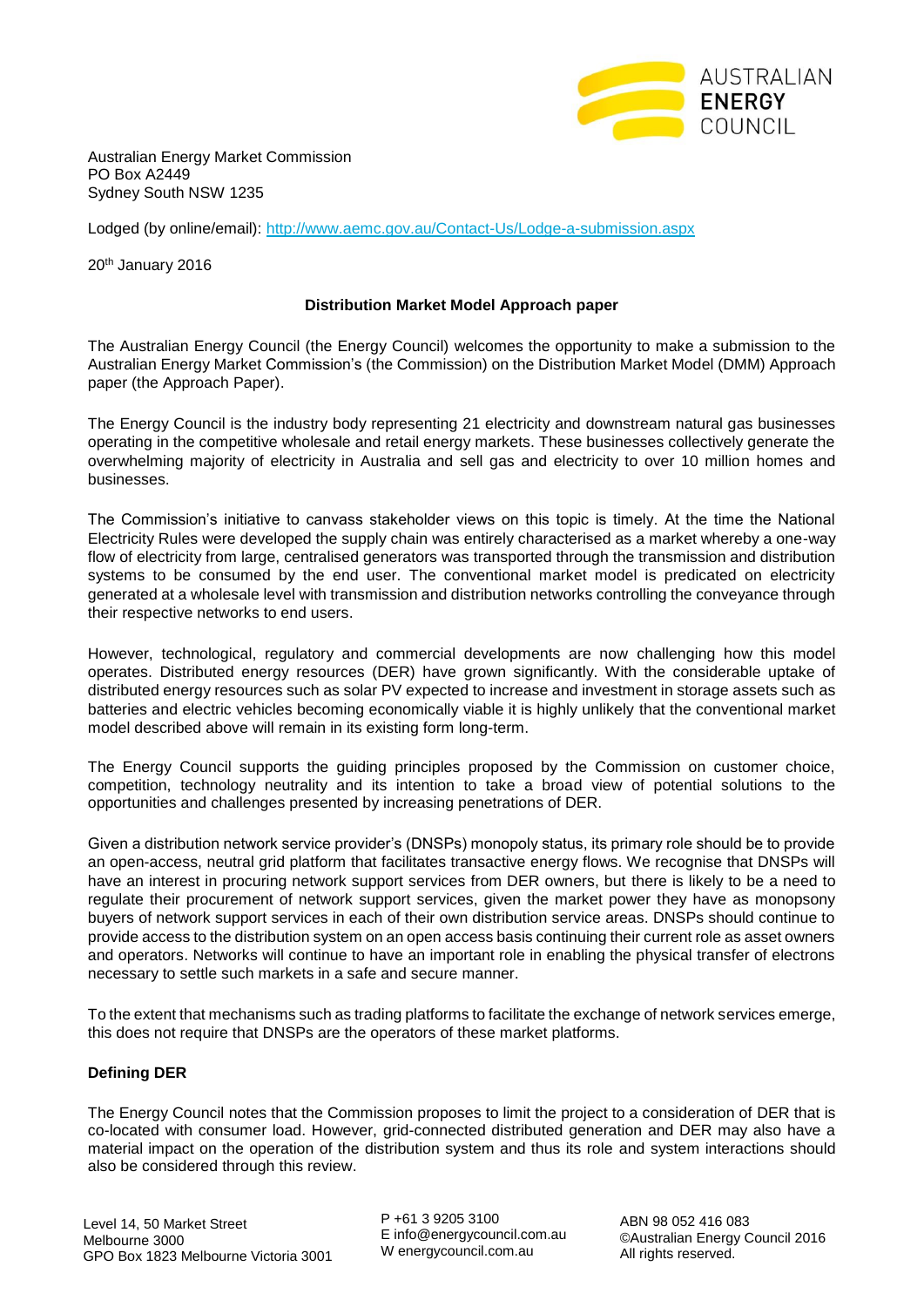The Commission has also excluded equipment that operates passively because these are limited in their ability to promote efficient co-ordination across all elements of the supply chain. However, it should be noted that behind a connection point, there may be a combination of 'smart' and 'passive' elements that in combination produces an interaction with the grid that is intelligent and controlled. This can conceptually be viewed as a behind-the-meter system interacting with the distribution system. The Energy Council submits that the Commission's review should be broad enough to include this kind of configuration as DER.

The Commission may also wish to give some thought to the future opportunities that owners of passive equipment may have to render them "smart". As the market develops and price signals for the value of smart equipment become more widespread, there will be incentives to convert passive equipment.

We recognise the value of the implicit assumption in the Commission's definition that counterparties are likely to specifically value "firm" DER, and load control is an obvious way of delivering this firmness. We would note that financial "firmness" via contractual obligations may provide a viable alternative to load control.

# **Defining the Distribution market**

In considering the market for DER services, it is useful to consider all services that may be provided, even if the Commission has no expectation at this stage that all such services will require consideration of additional regulation (indeed some may benefit from deregulatory reforms). Firstly, DER may be used to supply energy (i.e. kWhs). In principle this could occur via aggregated participation in existing wholesale markets. There are already aggregation rules for mid-sized embedded generators, and retailers essentially function as aggregators. Ancillary services could potentially be provided to the wholesale market in the same way. Alternatively a market for energy supply from DER could occur via peer-to-peer trading, facilitated by a retailer or by a third party market-maker. This may entail the creation of new trading platforms. There appears no compelling reason at this stage for the NER to mandate a single trading platform to be run by a designated operator, or to intervene in other ways, given that there will be multiple buyers and sellers of these services. Other peer-to-peer services may also emerge in this way. Such services may not require load control to be effective.

Secondly, there is a class of services that may be of value to DNSPs, i.e. network support services, which may include network demand response, local voltage control and so on. As set out in the Energy Council's rule change proposal on network contestability<sup>1</sup>, we consider there are a range of amendments to the rules that would assist in the effective procurement of such services by maximizing the competitive supply of such services through ensuring a level playing field

# **Assessment Framework for Assessing Different Market Designs**

The Energy Council supports the Commission's proposed market design principles which promote the efficiency of electricity supply in the long-term interests of consumers which include:

- Consumer choice should drive the development of the sector;
- Promoting competition where feasible;
- Regulation to address market failure, only when a clear market failure exists, and the benefit from regulation exceeds the impact from the market failure;
- Regulate to safeguard the security and reliability of energy;
- Promotes price signals that encourage efficient investment;
- Ensures technological neutrality; and
- Promotes simplicity and transparency.

-

We offer some further thoughts on these principles below.

Consumer choice is at the heart of the emergence of a viable DMM. As noted above, there are multiple services that may be provided by DER and ideally the market will co-optimise the value of these services. The best way

<sup>1</sup> *Amendments to Chapters 5, 6, 6A and 7 of the National Electricity Rules*

*In the implementation of Demand Response and Network Support Services*, letter to John Pierce, 13 October 2016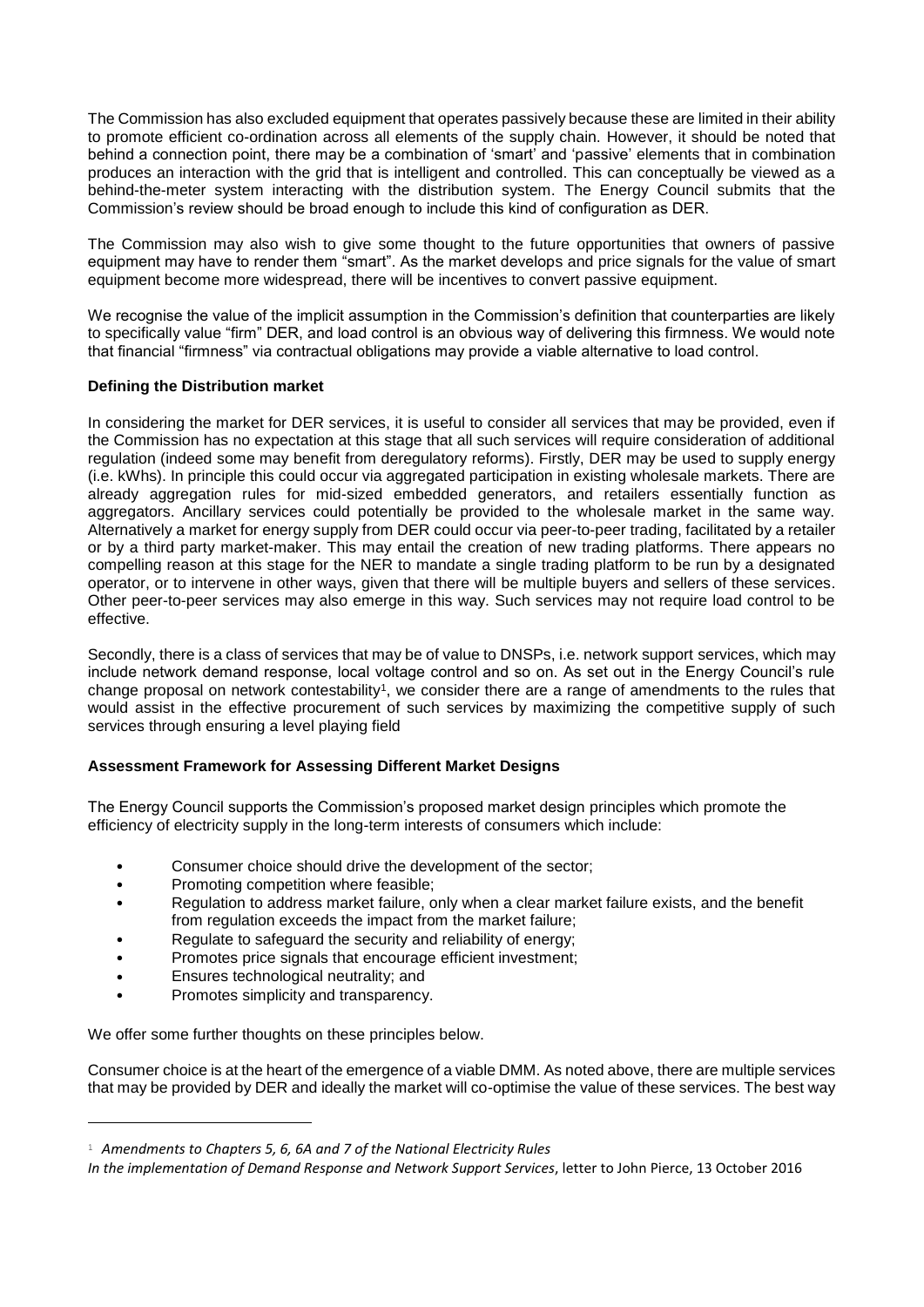for this to happen is to start from the recognition that the *customer* is the owner of their load and of any other DER behind their meter. They have the right to "sell" control of DER to the party/parties that value it most. In practice most customers are likely to do so via an agent, such as their retailer. In this paradigm it can be seen that static legacy systems such as off peak timed hot water that are currently under the control of DNSPs will ultimately need to be unwound, although this may not be the initial priority.

Competitive markets are best placed to facilitate the advancement of customer preferences and to encourage innovation around products and services and the development of new technologies. We therefore endorse the Commission's statement that "*without consumer choice, there is no way for these preferences to be revealed and no way for the market to act on this knowledge. A market with consumer choice therefore promotes innovation and efficiency."<sup>2</sup>*

Consumers benefit where they have access to competitive markets. Competitive markets develop and thrive where participants are able to compete on an equal footing in the provision of products and services. In order to achieve this, the concept of competitive neutrality is paramount. Ring-fencing and other regulatory tools should be designed ensure no regulatory advantage (economic or legislative) is bestowed on any market participant.

Competitive markets flourish best under a suite of supporting general legislation and regulation that facilitate contracting between parties, trust between market participants, respect for property rights and so on. The case for further industry-specific regulation is typically less clear. While we agree that appropriate regulation can enhance competition by addressing market failure, care must be taken to only do so when it is clear that such intervention will efficiently address an identified market failure, resulting in delivered benefits for the market & consumers.

Similarly, attributes such as simplicity and transparency are not ends in themselves, but they may be effective means to the overall end of supporting effective choice and competition. In particular, in the case where both parties to a transaction are knowledgeable and sophisticated, they may legitimately choose complexity and opacity (in the sense of maintain confidentiality of the transaction between themselves.

# **Technical Impacts of DER**

The Commission has identified a number of key technical impacts that an increased uptake of DER can have on a distribution system that it will consider when assessing different market design models. The key technical impacts include market stability, frequency stability, harmonics, flicker, power factor, thermal overload equipment, islanding and reclosing and protection. Although the Energy Council agrees with the Commission's potential technical impacts the approach is incomplete without the consideration of passive distributed generation which will also experience such impacts. Part of the overall market for providing power system security services would be exposing all distributed generator owners to costs they impose on the system.

# **The Role of the Distribution Network**

Given a network's monopoly status, its primary role should be to provide an open-access, neutral grid platform that facilitates transactive energy flows. This should not prevent a network from sourcing DER or other services for the purposes of network optimisation, however, given that the regulatory framework requires that customers pay for the costs of these services, it is imperative that these services are acquired at least cost over the long term. Prima facie, this is most likely to occur under a competitive market for supply of these services.

Where DER can be used to provide network services or network support (including from a behind-the-meter installation), that these services are procured from a third party or ring-fenced business operating in the competitive market, rather than provided by the DNSP itself. This framework is most likely to maximise both customer choice and economic benefit by promoting the most efficient investment in DER. In practice, much

-

<sup>2</sup> AEMC, 2016, Distribution Market Model Approach paper